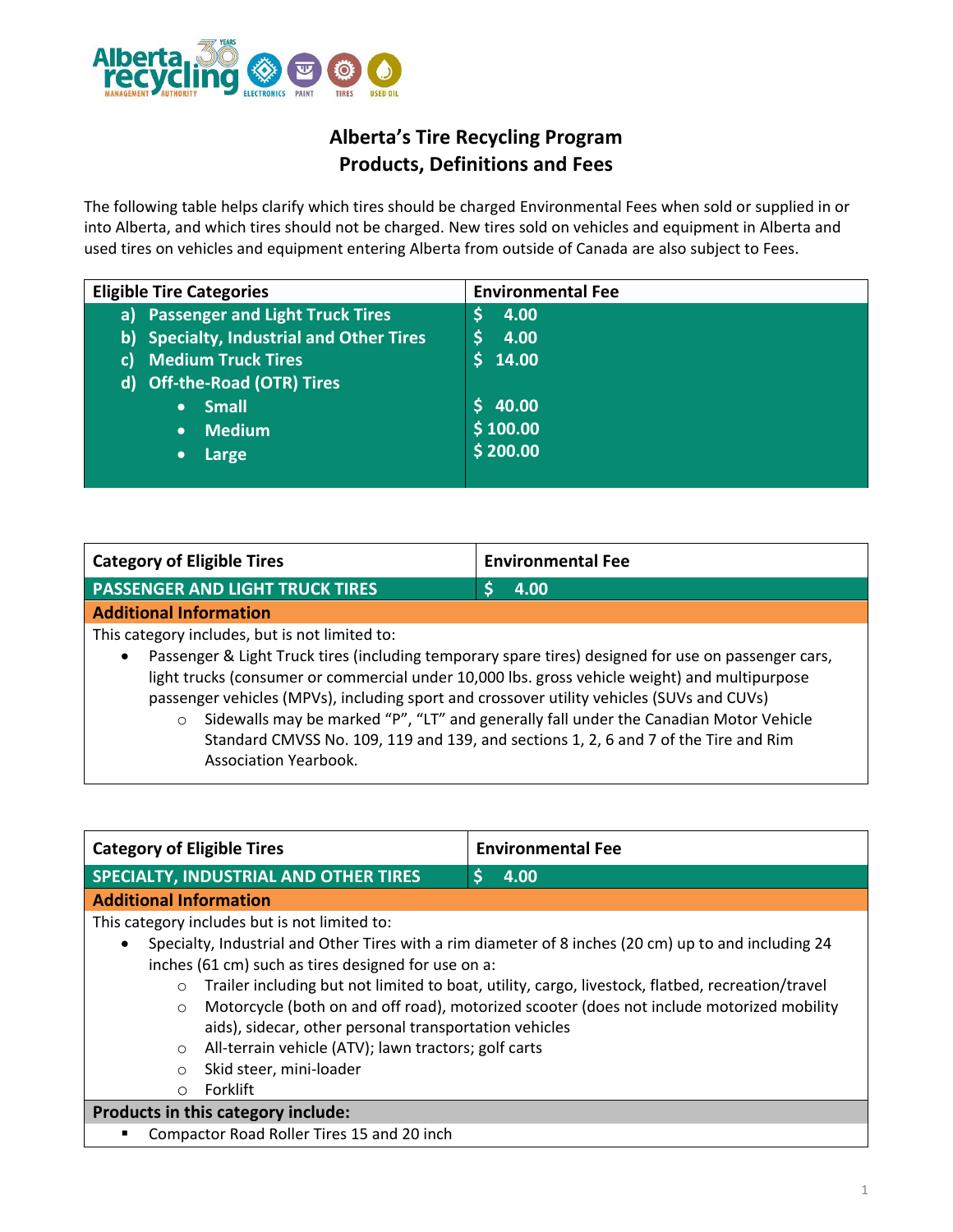

## **Excluded:**

- Aviation tires
- Farm/agricultural tires, both drive and free rolling tires for farm implements, tractors, and other farm equipment with the following sidewall codes: F-1, F-2, F-2M, F-2D, R-1, R-1W, R-2, R-3, HF-1, HF-2, HF-3, HF-4, I-1,
- I-2, I-3, **I**MP, IMP FLOTATION
- Electric bike; bicycle, wheelchairs
- Segway tires
- Motorized mobility aid tires
- All tires, regardless of application, that are less than 8 inches (20 cm) in diameter, including but not limited to the following:
	- o Hand-powered equipment tires e.g., wheelbarrows, wagons, dollies, lawn and garden equipment
	- o Electric scooter
	- o Mini bike, quad and moped tires

| <b>Environmental Fee</b>        | <b>Category of Eligible Tires</b> |
|---------------------------------|-----------------------------------|
| \$14.00 EFFECTIVE APRIL 1, 2022 | <b>MEDIUM TRUCK TIRES</b>         |
|                                 |                                   |
|                                 | <b>Additional Information</b>     |

## **Definition in amended bylaw effective April 1, 2022**

Includes, but is not limited to, tires designed for use on:

• highway tractor trucks, commercial trucks, buses;

• larger RVs and trailers.

Tires in this category generally fall under the Canadian Motor Vehicle Standard CMVSS No. 120 (TSD 120) and section 3 of the Tire and Rim Association Yearbook for tires with minimum rim size of 15" with sidewall codes including TBM-4R, HC-2, TTB-3R, WBTB-3R.

| Category of Eligible Tires      | <b>Environmental Fee</b> |
|---------------------------------|--------------------------|
| <b>OFF-THE-ROAD (OTR) TIRES</b> |                          |
| <b>SMALL</b>                    | \$40.00                  |
| <b>MEDIUM</b>                   | \$100.00                 |
| <b>LARGE</b>                    | \$200.00                 |
| .<br>.                          |                          |

**Additional Information**

This category includes the OTR (off-the-road) Tire designation used by the tire industry, including but not limited to tires designed for use on: industrial vehicles or equipment, including construction, mining, earthmover, haulage, dozer, grader, mobile crane, compactor, front-end loader, backhoe, extended reach forklift and forestry skidder.

May have tread coding of "LS", "C", "E", "G","L" and sidewalls may be marked "TG", "ML", "DT" or "K" and generally fall under section 4 of the Tire and Rim Association Yearbook.

- a) Small Tires with rim sizes ranging from a diameter of 8 inches (20 cm) up to and including a rim diameter of 24 inches (61 cm).
- b) Medium Tires with rim sizes ranging from a diameter of over 24 inches (61 cm) up to and including a rim diameter of 33 inches (84 cm).
- c) Large Tires with rim sizes over a diameter of 33 inches (84 cm) up to and including a rim diameter of 39 inches (99 cm).